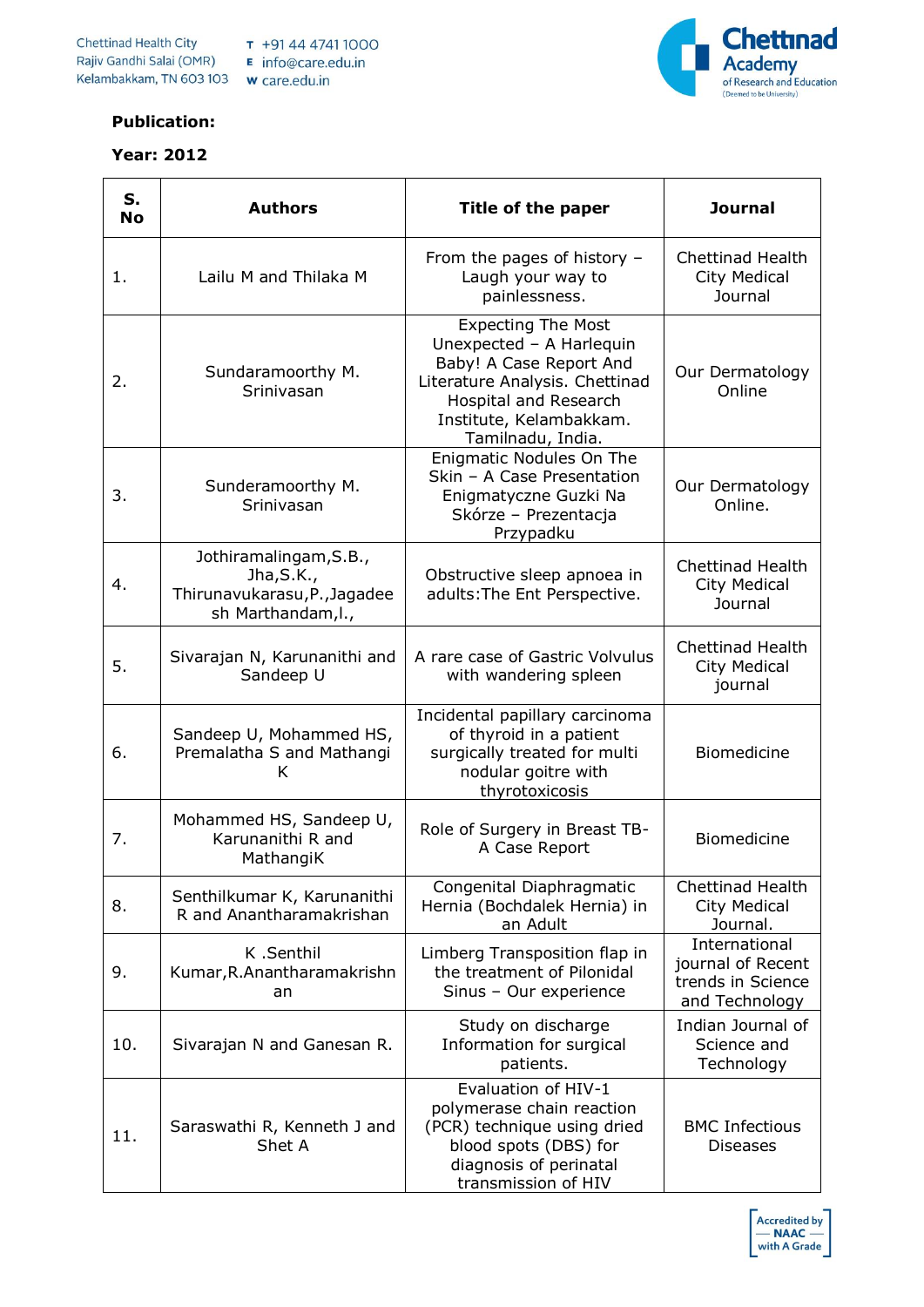

| 12. | Jayanthi S and Jeya M                                                                      | Clinical distribution and<br>antibiotic resistance pattern of<br>non-fermentinggram negative<br>bacilli                                                                                | International<br>Journal of<br>Pharma<br>Bioscience.                     |
|-----|--------------------------------------------------------------------------------------------|----------------------------------------------------------------------------------------------------------------------------------------------------------------------------------------|--------------------------------------------------------------------------|
| 13. | Balamurugan S, Chaitanya<br>Shah, Jayapriya S.,<br>Priyadarshini S., Jeya M and<br>Rao RK. | Reagent strip testing (RST) for<br>asymptomatic bacteriuria<br>(ASB) in pregnant women: A<br>cost-effective screening tool in<br>under-resourced settings.                             | Journal of Clinical<br>and Diagnostic<br>Research                        |
| 14. | Meena N, Jeya M,<br>Aroumugame S, Arumugam<br>P and Sagadevan                              | Green synthesis of silver<br>nanoparticles using leaves of<br>Lepisanthes tetraphylla and<br>evaluation of their<br>antibacterial activity against<br>drug resistant clinical isolates | International<br>Journal of<br>Pharma and<br><b>Biosciences</b>          |
| 15. | Vasanthi R, Jeya M and<br>Karthick                                                         | Inducible clindamycin<br>resistance among community<br>and hospital acquired isolates<br>of Staphylococcus species                                                                     | International<br>Journal of<br>Pharma and<br><b>Biosciences</b>          |
| 16. | Ramesh VG.                                                                                 | Vertex extradural hematoma                                                                                                                                                             | Neurology India                                                          |
| 17. | Manoj Vasudevan                                                                            | Eyemanifestations of diabetes<br>mellitus                                                                                                                                              | Chettinad health<br>city journal                                         |
| 18. | Senthilnayagam B, Kumar T,<br>Sukumaran J, Jeya M, Rao<br><b>KR</b>                        | Automated measurement of<br>immature granulocytes:<br>performance characteristics<br>and utility in routine clinical<br>practice.                                                      | Pathology<br>Research<br>International                                   |
| 19. | Balamurugan S, Ramesh<br>Rao K, Vijayashree R, Nayar<br>S                                  | Blue Nevus of Cervix - A Case<br>Report                                                                                                                                                | The Internet<br>Journal of<br>Gynaecology and<br>Obstetrics              |
| 20. | Rajan Rushender C,<br>Madhavi eerike,<br>Madhusudhanan N, Venu<br>gopala rao konda         | Antidiabetic activity of<br>Nymphaea pubescens<br>ethanolic extract - in vitro<br>study                                                                                                | Journal<br>of Pharmacy<br>Research                                       |
| 21. | Nayak P, Sharma SB and<br>Chowdary NV                                                      | Pro-oxidant status based<br>alterations in cerebellar<br>antioxidant response to<br>aluminium insult                                                                                   | Journal of<br>Neurochemistry                                             |
| 22. | Lali Growther 1, Sukirtha K.,<br>Savitha N., and Niren<br>Andrew S                         | Antibacterial Activity of Punica<br>granatum Peel Extracts<br>against Shiga Toxin Producing<br>E. coli                                                                                 | International<br>journal of life<br>science and<br>pharma research       |
| 23. | Mathangi K, Mathangi DC<br>and Shyamala R                                                  | Finger digit ratio as a<br>predictor of Motor skill in<br>children.                                                                                                                    | Journal of Clinical<br><b>Research Letters</b>                           |
| 24. | Thamaraiselvi K, Mathangi<br>DC and Subhashini AS.                                         | Effect of increase in duration<br>of REM sleep deprivation on<br>lipid peroxidation.                                                                                                   | International<br>Journal of<br>Biological and<br><b>Medical Research</b> |

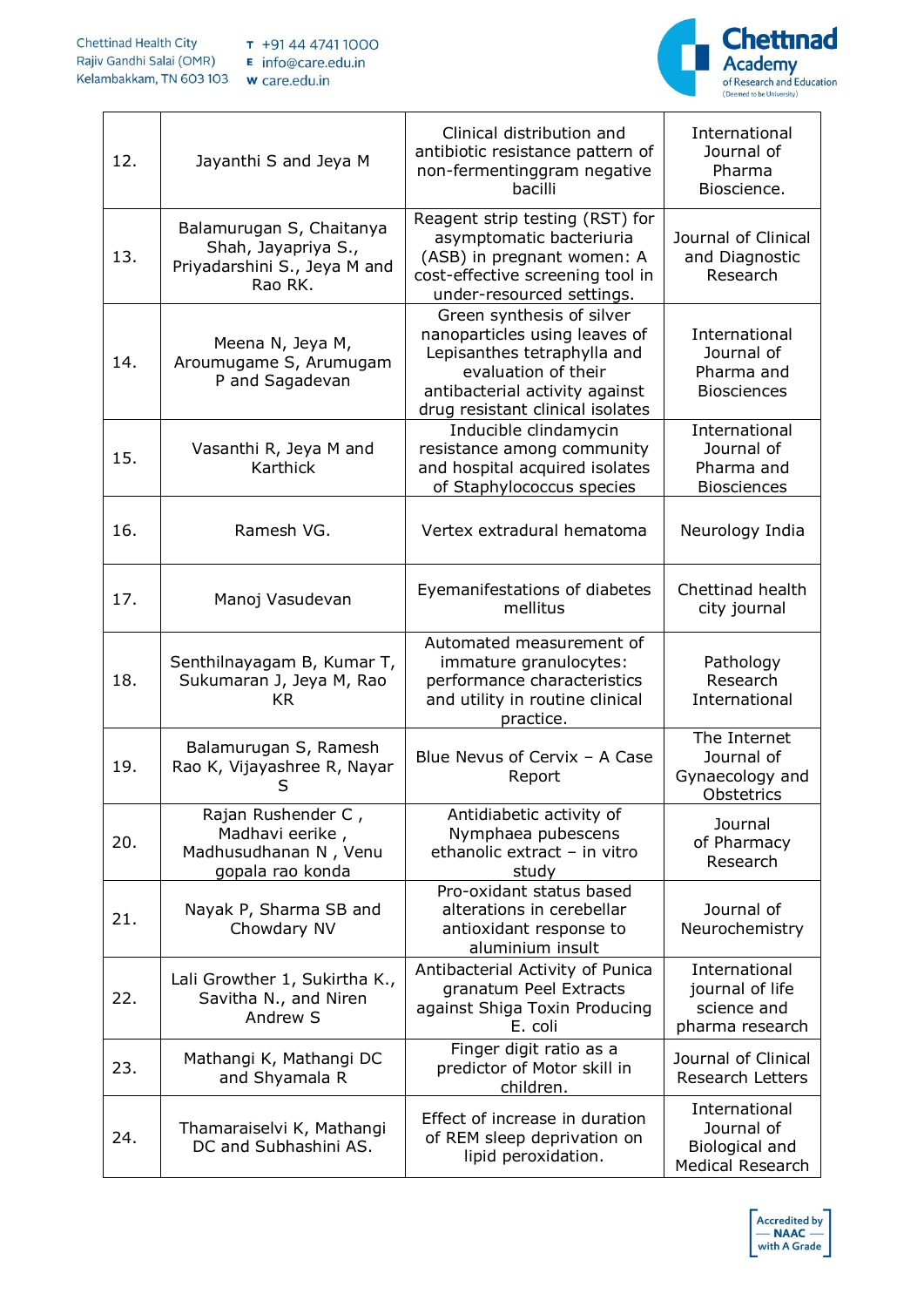

| 25. | John J, Mathangi DC, Dilara<br>K, Subhashini AS and Jaya V                                             | Changes in maternal lipid<br>peroxidation before and<br>immediately after delivery                                                                                                                  | The Journal of<br>the Association of<br>the Physician of<br>India |
|-----|--------------------------------------------------------------------------------------------------------|-----------------------------------------------------------------------------------------------------------------------------------------------------------------------------------------------------|-------------------------------------------------------------------|
| 26. | M. Revathi, R. Saravanan, A.<br>Shanmugam                                                              | Production and<br>characterization of chitinase<br>from Vibrio species, a head<br>waste of shrimp Metapenaeus<br>dobsonii (Miers, 1878) and<br>chitin of Sepiella inermis<br>Orbigny, 1848          | Advances in<br>Bioscience and<br>Biotechnology                    |
| 27. | M. M. Ramya and R.<br>Murugesan                                                                        | Joint, Image-Adaptive<br>Compression and<br>Watermarking by GABased<br>Wavelet Localization: Optimal<br>Trade-Off between<br>Transmission Time and<br>Security.                                     | International<br>Journal of Image<br>Processing                   |
| 28. | A. Shakila Banu, S. Vimala<br>Devi and T. Prakash.                                                     | Interaction of Sol-Gel derived<br>TiO2 and SiO2 based<br>bionanocomposites with<br>erythrocytes and serum<br>proteins.                                                                              | IET<br>Nanobiotechnolog<br>у                                      |
| 29. | T. Parkash                                                                                             | Influence of temperature on<br>AC conductivity of<br>nanocrystalline CuAlO2                                                                                                                         | International<br>Nano Letters                                     |
| 30. | M.S. Kumar, A. Babu, R.<br>Murugesan, K.<br>Jeyasubramanian                                            | Novel water soluble dendrimer<br>nanocarrier for enhanced<br>photodynamic efficacy of<br>protoporphyrin IX                                                                                          | Nano-Biomedical<br>Engineering                                    |
| 31. | K. Langeswaran, S.<br>Gowtham Kumar, R.<br>Revathy, M.P.<br>Balasubramanian                            | Attenuation of Aflatoxin<br>induced<br>primary<br>hepatocarcinogenesis by a<br>citrus bioactive compound-<br>Limonin.                                                                               | Journal of<br>Pharmacy<br>Research                                |
| 32. | A. Palaniappan                                                                                         | Evolutionary medicine:<br>seeking a fuller understanding<br>of disease                                                                                                                              | Chettinad Health<br>City Medical<br>Journal                       |
| 33. | A. Babu, J. Periasamy, A.<br>Gunasekaran, G.<br>Kumaresan, S. Naicker, P.<br>Gunasekaran, R. Murugesan | Polyethylene glycol-modified<br>gelatin/polylactic acid<br>nanoparticles for enhanced<br>photodynamic efficacy of a<br>hypocrellin derivative in vitro.                                             | Journal of<br><b>Biomedical</b><br>Nanotechnology                 |
| 34. | T. Prakash                                                                                             | Review of nanostructured<br>semiconductors for dye<br>sensitized solar cells.                                                                                                                       | Electronic<br><b>Materials Letters</b>                            |
| 35. | K. Langeswaran, R. Revathy,<br>S. Gowtham Kumar, S.<br>Vijayaprakash, M.P.<br>Balasubramanian          | Kaempferol ameliorates<br>aflatoxin B1 (AFB1) induced<br>hepatocellular carcinoma<br>through modifying<br>metabolizing enzymes,<br>membrane bound ATPases<br>and mitochondrial TCA cycle<br>enzymes | Asian Pacific<br>Journal of<br>Tropical<br><b>Biomedicine</b>     |

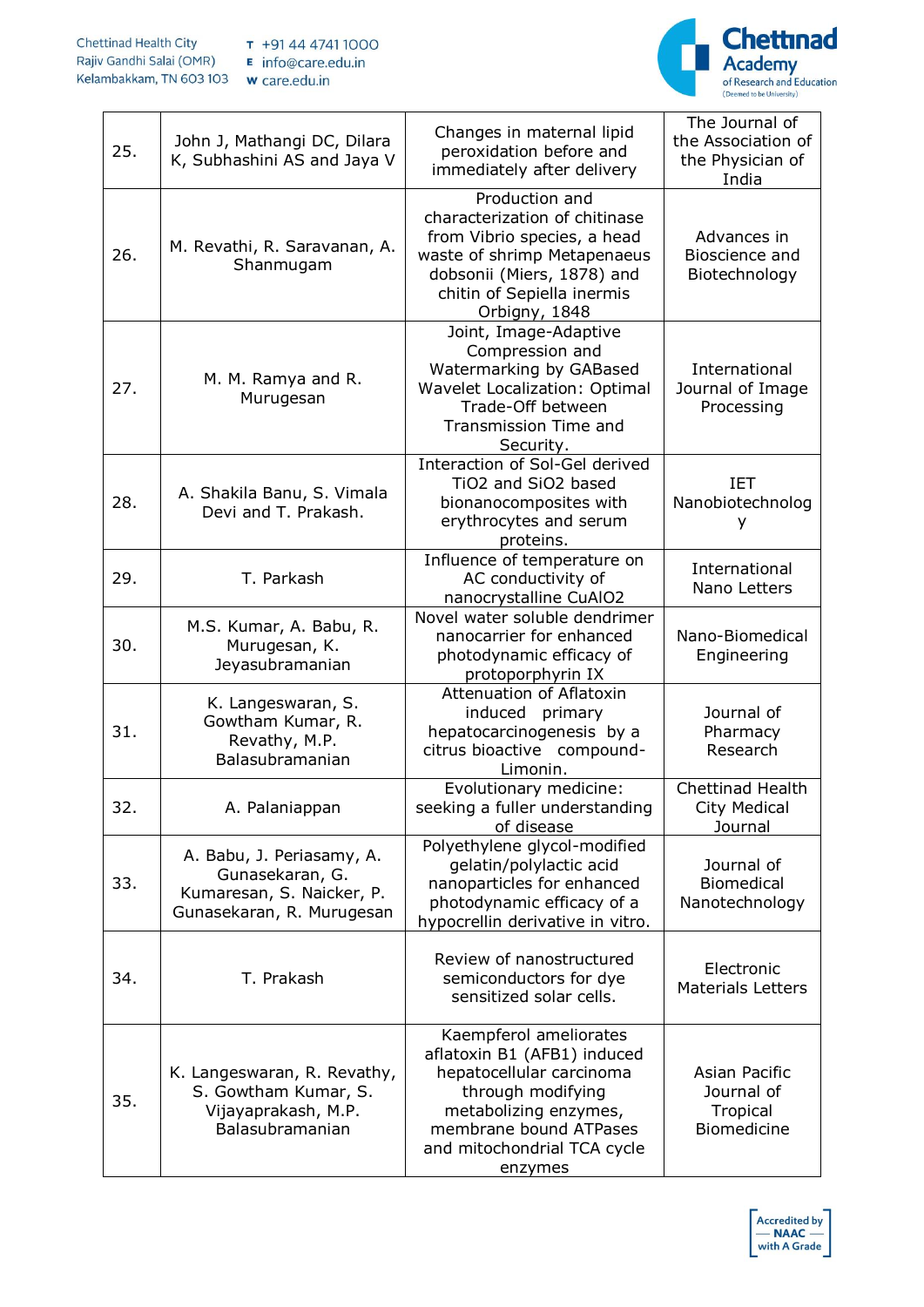

| 36. | T. Jaiganesh, J.D.V. Rani, A.<br>Girigoswami                                                                                                                                                                                                                                                                   | Spectroscopically<br>Characterized Cadmium<br>Sulphide Quantum Dots<br>Lengthening the Lag Phase of<br>Escherichia coli Growth                              | Spectrochimica<br>Acta A                         |
|-----|----------------------------------------------------------------------------------------------------------------------------------------------------------------------------------------------------------------------------------------------------------------------------------------------------------------|-------------------------------------------------------------------------------------------------------------------------------------------------------------|--------------------------------------------------|
| 37. | D. Ghosh, A. Girigoswami,<br>N. Chattopadhyay                                                                                                                                                                                                                                                                  | Superquenching of coumarin<br>153 by gold nanoparticles                                                                                                     | Journal of<br>Photochemistry<br>and Photobiology |
| 38. | M. Mele, A. Javed, M. Pybus,<br>P. Zalloua, M.D. Haber, M.G.<br>Netea, O. Balanovsky, E.<br>Balanovska, L. Jin, Y. Yang,<br>R.M. Pitchappan, G.<br>Arunkumar, L. Parida, F.<br>Calafell, J. Bertranpetit and<br>Genographic Consortium                                                                         | Recombination Gives a New<br>Insight in the Effective<br>Population Size and the<br>History of the Old World<br><b>Human Populations</b>                    | Molecular Biology<br>and Evolution               |
| 39. | I.G. Romero, C.B. Mallick,<br>A. Liebert, F. Crivellaro, G.<br>Chaubey, Y. Itan, M.<br>Metspalu, M. Eaaswarkhant<br>R. Pitchappan, R. Villems, D.<br>Reich, L. Singh, K.<br>Thangaraj, G.M. Thomas,<br>D.M. Swallow, M.M. Lahr                                                                                 | Herders of Indian and<br>European Cattle Share Their<br>Predominant Allele for<br>Lactase Persistence.                                                      | Molecular Biology<br>and Evolution               |
| 40. | A. Javed, M. Mele, M.<br>Pybus, P. Zallouna, M.<br>Haber, D. Comas, M.G.<br>Netea, O. Balanovsky, E.<br>Baanovska, I. Yajung, G.<br>Arunkumar, R. Pitchappan                                                                                                                                                   | Recombination networks as<br>genetic markers in a human<br>variation study of the Old<br>World                                                              | <b>Human Genetics</b>                            |
| 41. | S.S.J. Ahmed, V.<br>Ramakrishnan.                                                                                                                                                                                                                                                                              | Systems Biological Approach<br>of Molecular Descriptors<br>Connectivity: Optimal<br><b>Descriptors for Oral</b><br><b>Bioavailability Prediction</b>        | PloS ONE                                         |
| 42. | G. ArunKumar, F. David,<br>Soria-Hernanz, V.J. Kavitha,<br>V.S. Arun, A. Syama, K.S.<br>Ashokan, K. Thangaraj<br>Gandhirajan, K.<br>Vijayakumar, M. Narayanan,<br>M. Jayalakshmi, J.S. Ziegle,<br>A.K. Royyuru, L. Parida, R.S.<br>Wells, C. Renfrew, T.G.<br>Schurr, C.T. Smith, D.E.<br>Platt, R. Pitchappan | Consortium TG Population<br>Differentiation of Southern<br>Indian Male Lineages<br>Correlates with Agricultural<br>Expansions Predating the<br>Caste System | PloS ONE                                         |
| 43. | Ray B, Pugazhandhi B,<br>Sharmila S, Fasil M and<br>Srinivasa RS                                                                                                                                                                                                                                               | Analysis of the arterial<br>anatomical variations of<br>thyroid gland - anatomic<br>guide for surgical neck<br>dissection                                   | <b>Bratislava</b><br>Medical Journal             |
| 44. | Vinaitha D, Subaanandhi K,<br>Sharmila S, Lakshmi R and<br>Aruna S                                                                                                                                                                                                                                             | High bifurcation of the<br>common carotid artery and<br>looping of the external carotid<br>artery - a case report                                           | Journal of Clinical<br>Diagnosis<br>Research     |

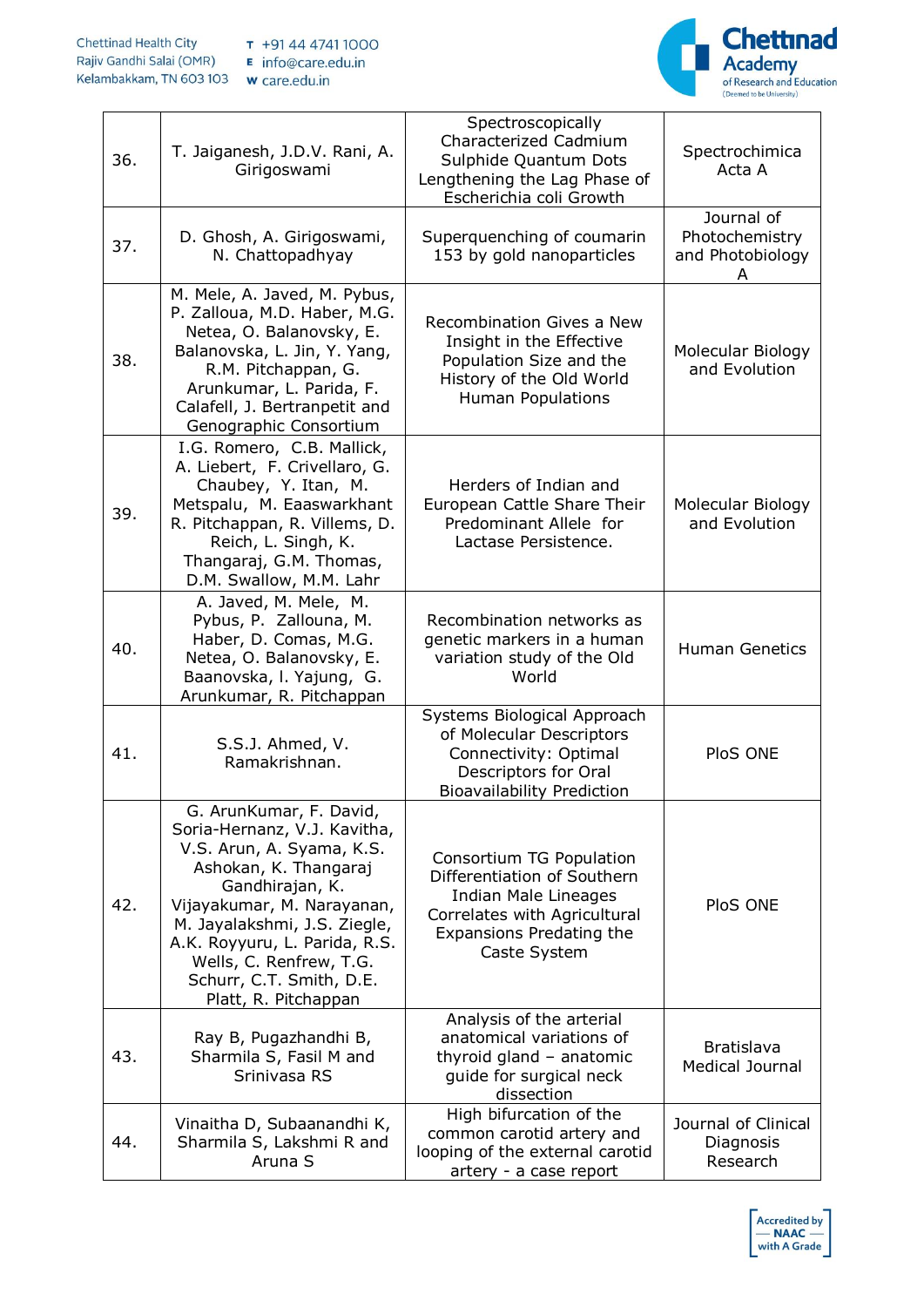

| 45. | Ashwini LS, Mohandasrao<br>KG, Sharmila S and<br>Somayaji SN.            | Morphological and<br>morphometric analysis of<br>supraorbital foramen and<br>supraorbital notch $-$ A study<br>on dry human skulls                                                                                  | Oman Medical<br>Journal                                                          |
|-----|--------------------------------------------------------------------------|---------------------------------------------------------------------------------------------------------------------------------------------------------------------------------------------------------------------|----------------------------------------------------------------------------------|
| 46. | Balaji TK, Senthilkumar S,<br>Ramanathan M, Aruna S and<br>Subramanian M | Effect of nimesulide on<br>cytosolic phospholipase A2<br>activity in male reproductive<br>organs of mice.                                                                                                           | Biomedicine.                                                                     |
| 47. | Nirmaladevi M,<br>Sudhaseshayyan, HS Rajila<br>R.                        | Study of origin of superior<br>mesenteric artery in south<br>Indian population - Original<br>study with review of literature                                                                                        | Anatomica<br>Karnataka                                                           |
| 48. | Reddy GM, Singh A, Singh D                                               | Community based estimation<br>of extent and determinants of<br>cost of injuries in a north<br>Indian city                                                                                                           | Indian Journal of<br><b>Medical Sciences</b>                                     |
| 49. | Sarkar M, Konar H, Raut DK                                               | Gynecological malignancies:<br>epidemiological characteristics<br>of the patients in a tertiary<br>care hospital in India.                                                                                          | Asian Pacific<br>Journal of Cancer<br>Prevention                                 |
| 50. | Sarkar M, Wolf MG.                                                       | Simple ovarian cysts in<br>postmenopausal women:<br>scope of conservative<br>management                                                                                                                             | European Journal<br>of Obstetrics &<br>Gynecology and<br>Reproductive<br>Biology |
| 51. | DBalakrishnan TM and<br>Sivarajan N.                                     | Anatomical study of<br>supraclavicular perforator<br>artery and its clinical<br>application as sensate<br>supraclavicular artery<br>propeller flap in the<br>reconstruction of post burns<br>scar contracture neck. | Indian Journal of<br>Science and<br>Technology                                   |
| 52. | Jayapriya S, Jeya M and<br>Ranjith R.                                    | Changing trend in the clinical<br>distribution of Candida species<br>in a tertiary care hospital                                                                                                                    | Journal of Dr.<br>NTR University of<br><b>Health Sciences</b>                    |
| 53. | Dr.N.Pandiyan                                                            | Semen analysis - A number<br>games                                                                                                                                                                                  | <b>Chettinad Health</b><br>City Medical<br>Journal                               |
| 54. | Dr.P.Savitha, Dr.D.Ramesh<br>Raja, Dr.Radha Pandiyan                     | Normal and Abnormal oocytes<br>observed during ART<br>procedures                                                                                                                                                    | <b>CHCML</b>                                                                     |
| 55. | Krithika Devi, Radha<br>Pandiyan and Pandiyan N                          | Fisrt Post Embryo Transfer<br>Beta hCG level and Pregnancy<br>outcome in an ART program                                                                                                                             | International<br>Journal of<br>Infertility and<br>Foetal medicine                |
| 56. | Srinivasan K, Jaishree V                                                 | Obstructive Sleep Apnoea in<br>Children                                                                                                                                                                             | Chettinad Health<br>City Medical<br>Journal.                                     |
| 57. | RemaChandramohan,<br>Saradha Suresh, Srinivasan<br>K.                    | Predictors of Adverse Outcome<br>in Asphyxiated and Ventilated<br>Late Preterm and Term<br>Newborns                                                                                                                 | <b>Chettinad Medical</b><br>Journal                                              |

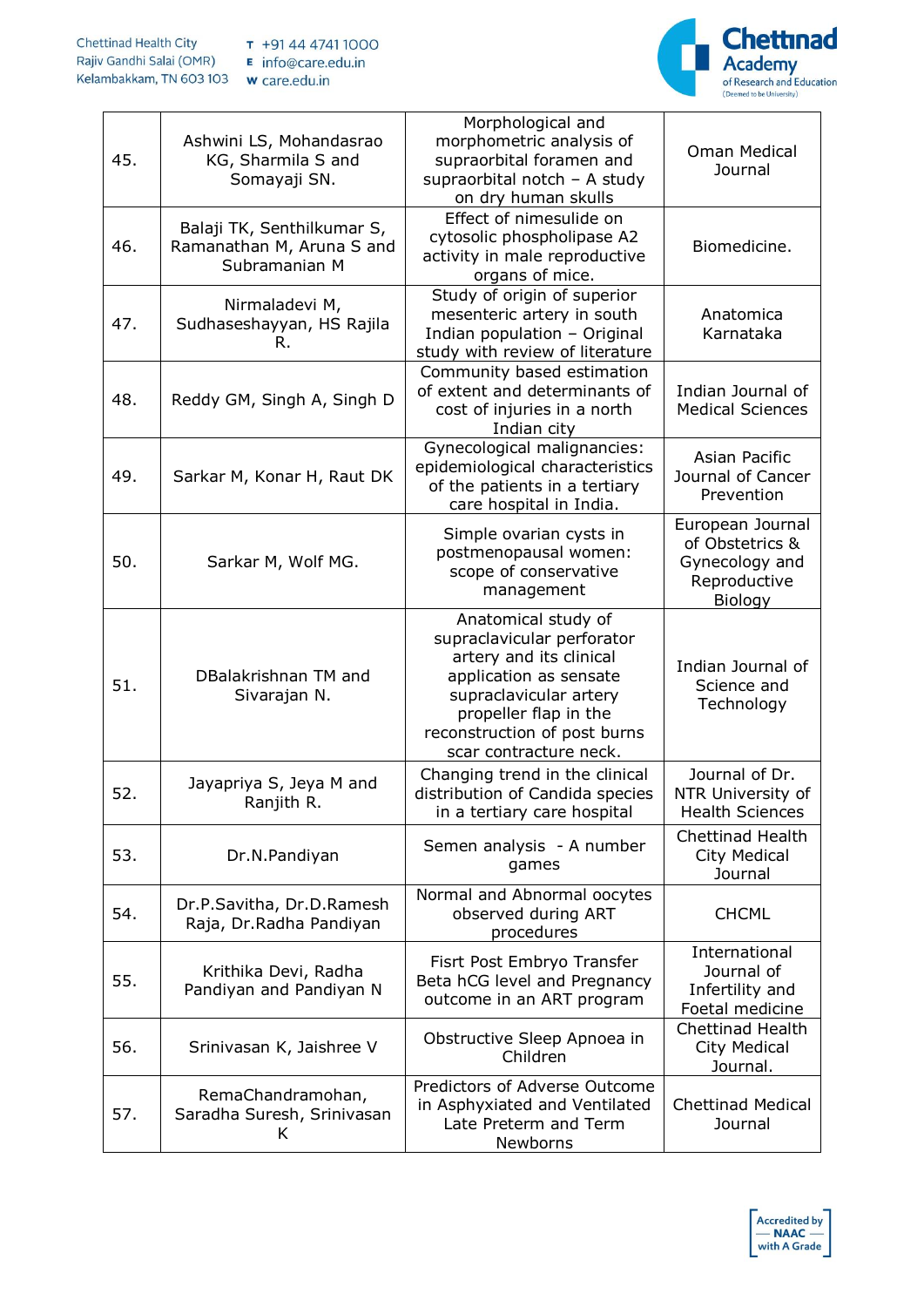

| 58. | Femila Padmavathy M,<br>Rajesh Nachiappa Ganesh,<br>Bhawana Ashok Badhe,<br>Arshad Jamal.        | Synchronous Presentation of<br>Sporadic angiomyolipoma and<br>Renal cell carcinoma in contra<br>lateral kidneys in patients with<br>no evidence of tuber sclerosis.                            | Chettinad health<br>city journal                          |
|-----|--------------------------------------------------------------------------------------------------|------------------------------------------------------------------------------------------------------------------------------------------------------------------------------------------------|-----------------------------------------------------------|
| 59. | Balamurugan S, C S<br>Jayapriya S., Priyadarshini<br>S, Jeya M., Ramesh Rao K                    | Reagent Strip Testing (RST)<br>for Asymptomatic Bacteriuria<br>(ASB) in Pregnant Women: A<br>Cost-effective Screening Tool<br>in Under-resourced Settings.                                     | Journal of Clinical<br>and Diagnostic<br>Research         |
| 60. | Chidambharam<br>Choccalingam, Anish Sunder<br>Narayanan, Vijay Amritraj,<br>Gopi Murali-Reddy    | Effect of Adjusted and Non-<br><b>Adjusted Citrate</b><br>Concentrations on Coagulation<br>Test Results in Patients with<br>High Haematocrit Values-<br>Breaking the Unproven Leap<br>of Faith | Journal of<br>Coagulation<br><b>Disorders</b>             |
| 61. | Jaishree V, Surya K and<br>Thayumanavan S                                                        | Seckel Syndrome                                                                                                                                                                                | <b>Chettinad Health</b><br><b>City Medical</b><br>Journal |
| 62. | Prabhu RL, Ruckmani A,<br>Venkatesan D,<br>Madhusudhanan N and<br>Pavithra R                     | Anxiolytic effect of<br>homeopathic preparation of<br>Pulsatilla nigricans in Swiss<br>albino mice                                                                                             | Homeopathy                                                |
| 63. | Rushender CR, Madhavi E,<br>Madhusudhanan N and Venu<br>G.                                       | In vitro antioxidant and free<br>radical scavenging activity of<br>Nymphaea pubescens.                                                                                                         | Journal of<br>Pharmacy<br>Research                        |
| 64. | Vinayak M, Ruckmani K,<br>Chandrashekar K, Venu G,<br>Madhavi E, Swati B and<br>Madhusudhanan N. | Antidepressant activity of<br>ethanolic extract of Piper betle<br>leaves in mice.                                                                                                              | <b>Current Research</b><br>in Neuroscience                |
| 65. | Chandrashekar K, Saritha<br>MK and Vinayak M                                                     | Prescription audit in tertiary<br>care centre.                                                                                                                                                 | Asian Journal<br>Medicine and<br><b>Clinical Science</b>  |
| 66. | Chandrasekhar K, Ruckmani<br>A, Vinayak M and Saritha MK                                         | Effect of 0.2% GTN ointment<br>on wound healing in<br>sterptozocin induced diabetes<br>rats an experimental study.                                                                             | Asian Journal<br>Medicine and<br><b>Clinical Science</b>  |
| 67. | Arunkumar R, Ruckmani A,<br>Maignanakumar R and Dass<br><b>PA</b>                                | Gene doping - A review.<br>Proceedings of the doping in<br>sports - Invigoration,<br>prerequisites and<br>misapprehensions, Trichy                                                             | Edited by Dr<br>Prasanna Balaji                           |
| 68. | Ruckmani A, Vishaly S,<br>Arunkumar R, Prabhu LR<br>and Priya A                                  | Assessment of barriers in<br>subject recruitment for clinical<br>trials                                                                                                                        | Journal Clinical<br>Research &<br><b>Bioethics</b>        |
| 69. | Prabhu LR, Ruckmani A and<br>Madhavi E.                                                          | Homeopathic treatment of<br>sports injuries. Proceedings of<br>the doping in sports -<br>Invigoration, prerequisites and<br>misapprehensions, Trichy                                           | Edited by Dr<br>Prasanna Balaji                           |
| 70. | Chandrashekar K and<br>Ruckmani A                                                                | Doping agents: Are they safe<br>to what extent? Proceedings of<br>the Doping in sports -<br>Invigoration, prerequisites and<br>misapprehensions, Trichy                                        | Edited by Dr<br>Prasanna Balaji                           |